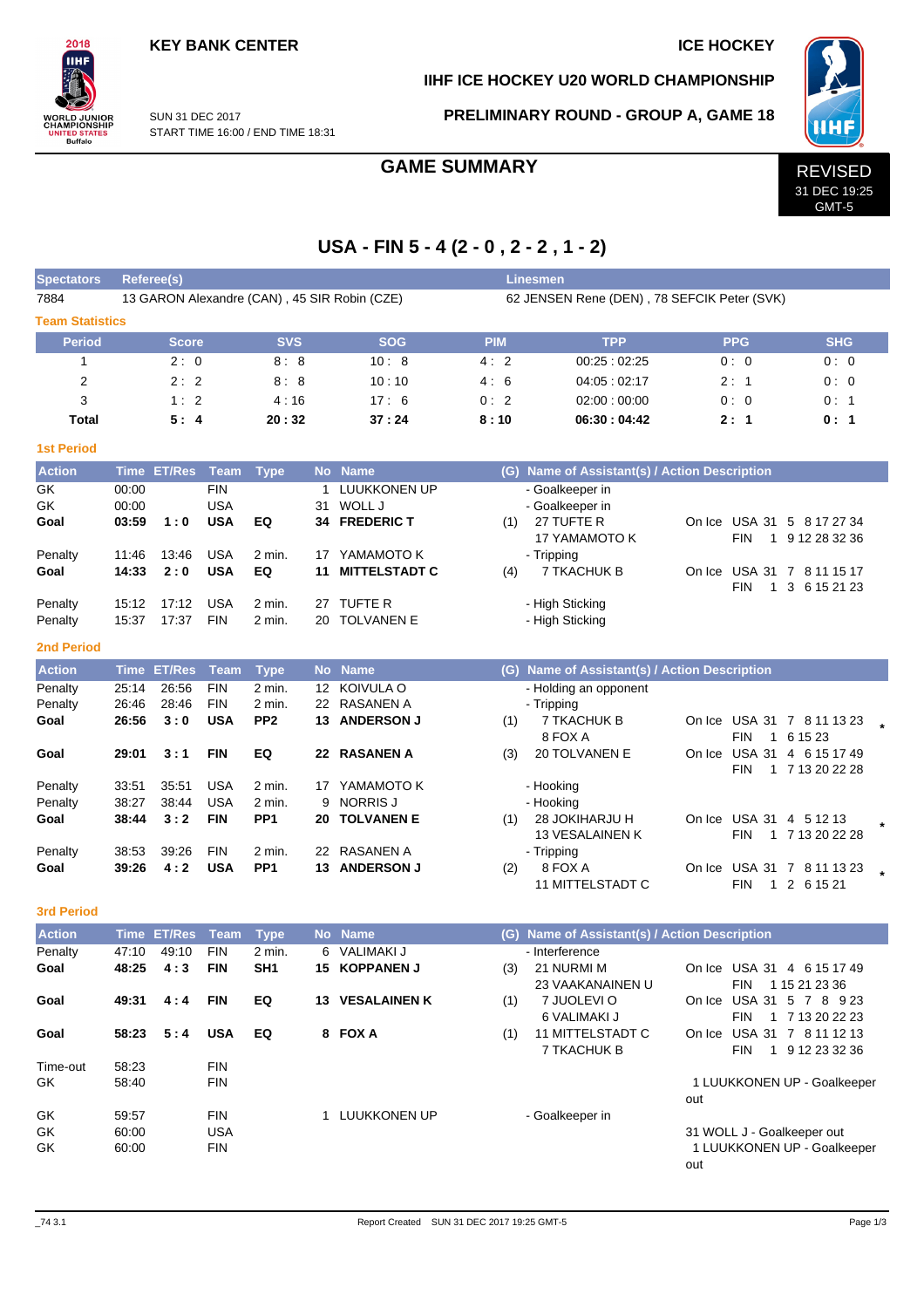

START TIME 16:00 / END TIME 18:31

SUN 31 DEC 2017



# **IIHF ICE HOCKEY U20 WORLD CHAMPIONSHIP**

**PRELIMINARY ROUND - GROUP A, GAME 18**



#### **Goalkeeper Records**

#### **Team : USA - United States Team : FIN - Finland**

| No Name           | <b>SOG</b> | <b>SVS</b> | <b>MIP</b> | No Name                | <b>SOG</b> | SVS 4 | <b>MIP</b> |
|-------------------|------------|------------|------------|------------------------|------------|-------|------------|
| 31 WOLL Joseph    |            | 20         | 60:00      | 1 LUUKKONEN Ukko-Pekka | 37         | 32    | 58.43      |
| 30 OETTINGER Jake |            |            |            | 30 LEHTINEN Lassi      |            |       |            |

# **Game Statistics**

|       |       | Team: USA (white)       |    |              |                |          |                |          |                   |       |   |                |                      |          |       |             |                |   |           |                    |    |      |
|-------|-------|-------------------------|----|--------------|----------------|----------|----------------|----------|-------------------|-------|---|----------------|----------------------|----------|-------|-------------|----------------|---|-----------|--------------------|----|------|
|       |       | Head Coach: MOTZKO Bob  |    |              |                |          |                |          |                   |       |   |                | <b>Shots on Goal</b> |          |       | Time on Ice |                |   |           |                    |    |      |
|       |       | No Pos Name             | G. | $\mathbf{A}$ | P.             |          |                |          | PIM FO+ FO- FO+/- | FO%   |   | $\overline{2}$ |                      | 3 OT TS  | $+/-$ |             | $\overline{2}$ | 3 | <b>OT</b> | <b>TOT SHF AVG</b> |    |      |
|       | 4 F   | POEHLING Ryan           | 0  | 0            | 0              | 0        |                | 4        | 3                 | 63.64 | 1 |                | 0                    | 2        | $-2$  |             | 6:28 5:17 5:27 |   |           | 17:12              | 23 | 0:44 |
|       | 8 D   | FOX Adam                |    | 2            | 3              | 0        | 0              | 0        | $\Omega$          | 0.00  | 2 | 1              | 2                    | 5        | $+2$  |             | 5:30 7:55 6:50 |   |           | 20:15              | 26 | 0:46 |
| 12 D  |       | SAMBERG Dylan           | 0  | 0            | 0              | 0        | 0              | 0        | 0                 | 0.00  | 0 | 0              | $\Omega$             | 0        | $+1$  |             | 6:16 5:57 7:47 |   |           | 20:00              | 29 | 0:41 |
| 17 F  |       | YAMAMOTO Kailer         | 0  | 1            | 1              | 4        | 3              | 1        | 2                 | 75.00 | 0 | 0              | 0                    | 0        | 0     |             | 5:57 6:48 7:19 |   |           | 20:04              | 26 | 0:46 |
| 23 F  |       | BELLOWS Kieffer +A      | 0  | 0            | 0              | 0        | 0              | 0        | $\Omega$          | 0.00  | 2 | 1              | 2                    | 5        | -1    |             | 4:41 7:08 5:21 |   |           | 17:10              | 18 | 0:57 |
|       | 5 D   | LINDGREN Ryan +A        | 0  | 0            | 0              | 0        | 0              | 0        | 0                 | 0.00  | 0 | 0              |                      |          | 0     |             | 7:37 6:15 5:43 |   |           | 19:35              | 30 | 0:39 |
|       | 7 F   | <b>TKACHUK Brady</b>    | 0  | 3            | 3              | 0        | 0              | 0        | 0                 | 0.00  | 1 | 0              | 1                    | 2        | $+1$  |             | 6:53 7:42 7:26 |   |           | 22:01              | 28 | 0:47 |
| 11 F  |       | MITTELSTADT Casey       |    | 2            | 3              | 0        | 8              | 10       | $-2$              | 44.44 | 1 | 3              |                      | 5        | $+2$  |             | 6:19 7:44 7:43 |   |           | 21:46              | 27 | 0:48 |
| 13 F  |       | ANDERSON Joey +C (BP)   | 2  | 0            | $\overline{2}$ | $\Omega$ | $\overline{2}$ | 5        | -3                | 28.57 | 1 | 3              | 1                    | 5        | $+1$  |             | 5:43 7:53 8:01 |   |           | 21:37              | 30 | 0:43 |
| 15 D  |       | <b>PERUNOVICH Scott</b> | 0  | 0            | 0              | $\Omega$ | 0              | 0        | $\Omega$          | 0.00  | 0 | 0              | $\Omega$             | 0        | -1    |             | 5:02 5:41 4:42 |   |           | 15:25              | 22 | 0:42 |
|       | 9 F   | NORRIS Josh             | 0  | 0            | 0              | 2        | 5              | 2        | 3                 | 71.43 | 0 | 0              | 3                    | 3        | -1    |             | 4:38 4:24 4:08 |   |           | 13:10              | 16 | 0:49 |
| 20 D  |       | <b>PEEKE Andrew</b>     | 0  | 0            | 0              | 0        | 0              | 0        | 0                 | 0.00  | 0 | 0              | 2                    | 2        | 0     |             | 5:27 3:49 4:11 |   |           | 13:27              | 16 | 0:50 |
| 21 F  |       | <b>HARPER Patrick</b>   | 0  | 0            | 0              | 0        | 0              | 0        | $\Omega$          | 0.00  | 0 | 0              | 1                    | 1        | 0     |             | 4:51 3:15 2:33 |   |           | 10:39              | 13 | 0:49 |
| 24 D  |       | <b>ANDERSON Mikey</b>   | 0  | 0            | 0              | $\Omega$ | 0              | $\Omega$ | $\Omega$          | 0.00  | 0 | 0              | $\Omega$             | 0        | 0     |             | 5:06 2:52 6:27 |   |           | 14:25              | 20 | 0:43 |
| 49 F  |       | <b>JONES Max</b>        | 0  | 0            | 0              | 0        | 0              | 0        | 0                 | 0.00  | 1 | 1              | 2                    | 4        | $-2$  |             | 3:49 5:21 6:49 |   |           | 15:59              | 19 | 0:50 |
|       | 6 D   | <b>HUGHES Quinn</b>     | 0  | 0            | 0              | 0        | 0              | 0        | 0                 | 0.00  | 0 | 0              | 0                    | 0        | -2    |             | 4:37 3:57 2:28 |   |           | 11:02              | 15 | 0:44 |
| 27 F  |       | <b>TUFTE Riley</b>      | 0  | 1            | 1              | 2        | 0              | 0        | $\Omega$          | 0.00  | 0 | 0              | 1                    |          | $+1$  |             | 3:12 2:39 3:59 |   |           | 9:50               | 17 | 0:34 |
| 34 F  |       | <b>FREDERIC Trent</b>   |    | 0            | 1              | $\Omega$ | 8              | 4        | 4                 | 66.67 | 1 | 0              | $\Omega$             |          | $+1$  |             | 3:15 2:56 2:38 |   |           | 8:49               | 13 | 0:40 |
|       | 30 GK | <b>OETTINGER Jake</b>   | 0  | 0            | 0              | 0        |                |          |                   |       | 0 | 0              | $\Omega$             | 0        |       |             |                |   |           |                    |    |      |
|       | 31 GK | WOLL Joseph             | 0  | 0            | 0              | $\Omega$ |                |          |                   |       | 0 | $\Omega$       | $\Omega$             | $\Omega$ |       |             |                |   |           |                    |    |      |
| Total |       |                         | 5  | 9            | 14             | 8        | 33             | 26       | 7                 | 55.93 |   | 10 10 17       |                      | 37       |       |             |                |   |           |                    |    |      |

### **Team : FIN (blue)**

|              |               | <b>Head Coach: AHOKAS Jussi</b> |          |              |                |                |          |                |                   |            | <b>Shots on Goal</b> |                |          |         |          |                     | Time on Ice          |      |           |       |                |            |
|--------------|---------------|---------------------------------|----------|--------------|----------------|----------------|----------|----------------|-------------------|------------|----------------------|----------------|----------|---------|----------|---------------------|----------------------|------|-----------|-------|----------------|------------|
|              | <b>No Pos</b> | <b>Name</b>                     | G.       | $\mathbf{A}$ | P.             |                |          |                | PIM FO+ FO- FO+/- | FO%        |                      | $\overline{2}$ |          | 3 OT TS | $+/-$    |                     | $\overline{2}$       | 3    | <b>OT</b> |       | <b>TOT SHF</b> | <b>AVG</b> |
|              | 2 D           | HEISKANEN Miro +A               | 0        | 0            | $\Omega$       | $\Omega$       | $\Omega$ | 0              | $\Omega$          | 0.00       | 2                    | $\Omega$       | $\Omega$ | 2       | $\Omega$ |                     | $9:00$ 7:41          | 9:21 |           | 26:02 | 30             | 0:52       |
|              | 6 D           | VALIMAKI Juuso +C               | 0        |              |                | 2              | 0        | 0              | $\Omega$          | 0.00       | 1                    | 1              | 0        | 2       | -1       |                     | 7:59 6:37 7:47       |      |           | 22:23 | 31             | 0.43       |
| 13 F         |               | <b>VESALAINEN Kristian</b>      |          | 1            | $\overline{2}$ | $\Omega$       | $\Omega$ | 0              | $\Omega$          | 0.00       | 1                    | 1              | 1        | 3       | $+2$     |                     | 4:30 5:53 6:01       |      |           | 16:24 | 28             | 0:35       |
| 20 F         |               | TOLVANEN Eeli (BP)              |          | 1            | $\overline{2}$ | $\overline{2}$ | 0        | 0              | $\Omega$          | 0.00       | 0                    | $\overline{2}$ | 0        | 2       | $+2$     |                     | 4:42 5:23 6:28       |      |           | 16:33 | 24             | 0:41       |
| 22 F         |               | RASANEN Aapeli                  | 1.       | $\Omega$     | 1              | 4              | 12       | 13             | $-1$              | 48.00      | 0                    | 1              | 0        | 1       |          | +2 4:19 5:51 6:51   |                      |      |           | 17:01 | 29             | 0:35       |
|              | 7 D           | <b>JUOLEVI OIII</b>             | 0        | 1            |                | 0              | 0        | 0              | 0                 | 0.00       | 1.                   | 0              | 0        |         |          | $+2$ 6:15 6:32 7:23 |                      |      |           | 20:10 | 28             | 0:43       |
|              | 9 F           | KUOKKANEN Janne +A              | 0        | 0            | $\Omega$       | $\Omega$       | 5        | 4              | -1                | 55.56      | 0                    | 1              | 1        | 2       | $-2$     |                     | 6:55 3:59 6:34       |      |           | 17:28 | 20             | 0:52       |
| 12 F         |               | <b>KOIVULA Otto</b>             | 0        | 0            | 0              | 2              | 0        | 1              | $-1$              | 0.00       | 1                    | 1              |          | 3       | $-2$     |                     | 6:19 3:56 4:52       |      |           | 15:07 | 18             | 0:50       |
| 28 D         |               | <b>JOKIHARJU Henri</b>          | 0        | 1            | 1              | 0              | 0        | 0              | $\Omega$          | 0.00       | 1                    | 1              | 0        | 2       | 0        |                     | 7:10 6:19 5:48       |      |           | 19:17 | 27             | 0:42       |
| 32 F         |               | <b>HEPONIEMI Aleksi</b>         | 0        | 0            | $\Omega$       | $\Omega$       |          | $\overline{2}$ | -1                | 33.33      | 0                    | $\Omega$       | 0        | 0       | $-2$     |                     | 7:36 3:58 5:23       |      |           | 16:57 | 19             | 0:53       |
| 19 F         |               | <b>TUULOLA Eetu</b>             | $\Omega$ | 0            | 0              | 0              | 0        | 0              | $\Omega$          | 0.00       | 0                    | 0              |          |         | 0        |                     | 4:04 4:54 3:37       |      |           | 12:35 | 16             | 0:47       |
| 23 D         |               | <b>VAAKANAINEN Urho</b>         | 0        | 1            | 1              | 0              | 0        | 0              | $\Omega$          | 0.00       | 0                    | 1              | $\Omega$ | 1       | 0        |                     | 3:54 5:49 4:28       |      |           | 14:11 | 26             | 0:32       |
| 27 F         |               | <b>IKONEN Joni</b>              | 0        | 0            | $\Omega$       | $\Omega$       |          | 3              | $-2$              | 25.00      | $\Omega$             | $\Omega$       | $\Omega$ | 0       | 0        |                     | 5:51 0:00 0:00       |      |           | 5:51  | 8              | 0:43       |
| 33 F         |               | <b>INNALA Jere</b>              | 0        | 0            | $\Omega$       | $\Omega$       | 0        | 1              | $-1$              | 0.00       | 0                    | 0              | 0        | 0       | 0        |                     | 4:14 4:51 5:18       |      |           | 14:23 | 20             | 0:43       |
| 36 D         |               | KOTKANSALO Kasper               | 0        | 0            | $\Omega$       | $\Omega$       | $\Omega$ | $\Omega$       | $\Omega$          | 0.00       | 0                    | 0              | 0        | 0       | -1       |                     | 3:57 5:50 4:36       |      |           | 14:23 | 24             | 0:35       |
|              | 3 F           | <b>JAASKA Juha</b>              | 0        | 0            | 0              | 0              | 0        | 0              | $\Omega$          | 0.00       | 0                    | 0              | 0        | 0       | -1       |                     | 3:00 3:43 4:29       |      |           | 11:12 | 16             | 0:42       |
|              | 4 D           | <b>SALO Robin</b>               | 0        | 0            | $\Omega$       | $\Omega$       | 0        | 0              | $\Omega$          | 0.00       | 0                    | $\Omega$       | $\Omega$ | 0       | 0        |                     | $0:00$ $0:00$ $0:00$ |      |           | 0:00  | 0              | 0:00       |
| 15 F         |               | <b>KOPPANEN Joona</b>           |          | 0            |                | 0              | 4        | 6              | $-2$              | 40.00      | 1                    | 1              |          | 3       | 0        |                     | 4:30 5:06 3:46       |      |           | 13:22 | 18             | 0:44       |
| 21 F         |               | <b>NURMI Markus</b>             | 0        | 1            |                | 0              | 0        | 1              | $-1$              | 0.00       | 0                    | 0              | 0        | 0       | 0        |                     | 3:51 5:37 3:26       |      |           | 12:54 | 17             | 0:45       |
| 34 F         |               | <b>KUPARI Rasmus</b>            | 0        | 0            | $\Omega$       | 0              | 3        | $\overline{2}$ |                   | 60.00      | 0                    | 0              | 1        |         | 0        |                     | 0:00 3:43 3:04       |      |           | 6:47  | 9              | 0:45       |
|              | 1 GK          | LUUKKONEN Ukko-Pekka            | $\Omega$ | $\mathbf 0$  | $\Omega$       | 0              |          |                |                   |            | 0                    | 0              | $\Omega$ | 0       |          |                     |                      |      |           |       |                |            |
|              | 30 GK         | <b>LEHTINEN Lassi</b>           | 0        | $\mathbf 0$  | $\Omega$       | $\Omega$       |          |                |                   |            | 0                    | $\Omega$       | $\Omega$ | 0       |          |                     |                      |      |           |       |                |            |
| <b>Total</b> |               |                                 | 4        | 7            | 11             | 10             | 26       | 33             |                   | $-7$ 44.07 | 8                    | 10             | 6        | 24      |          |                     |                      |      |           |       |                |            |